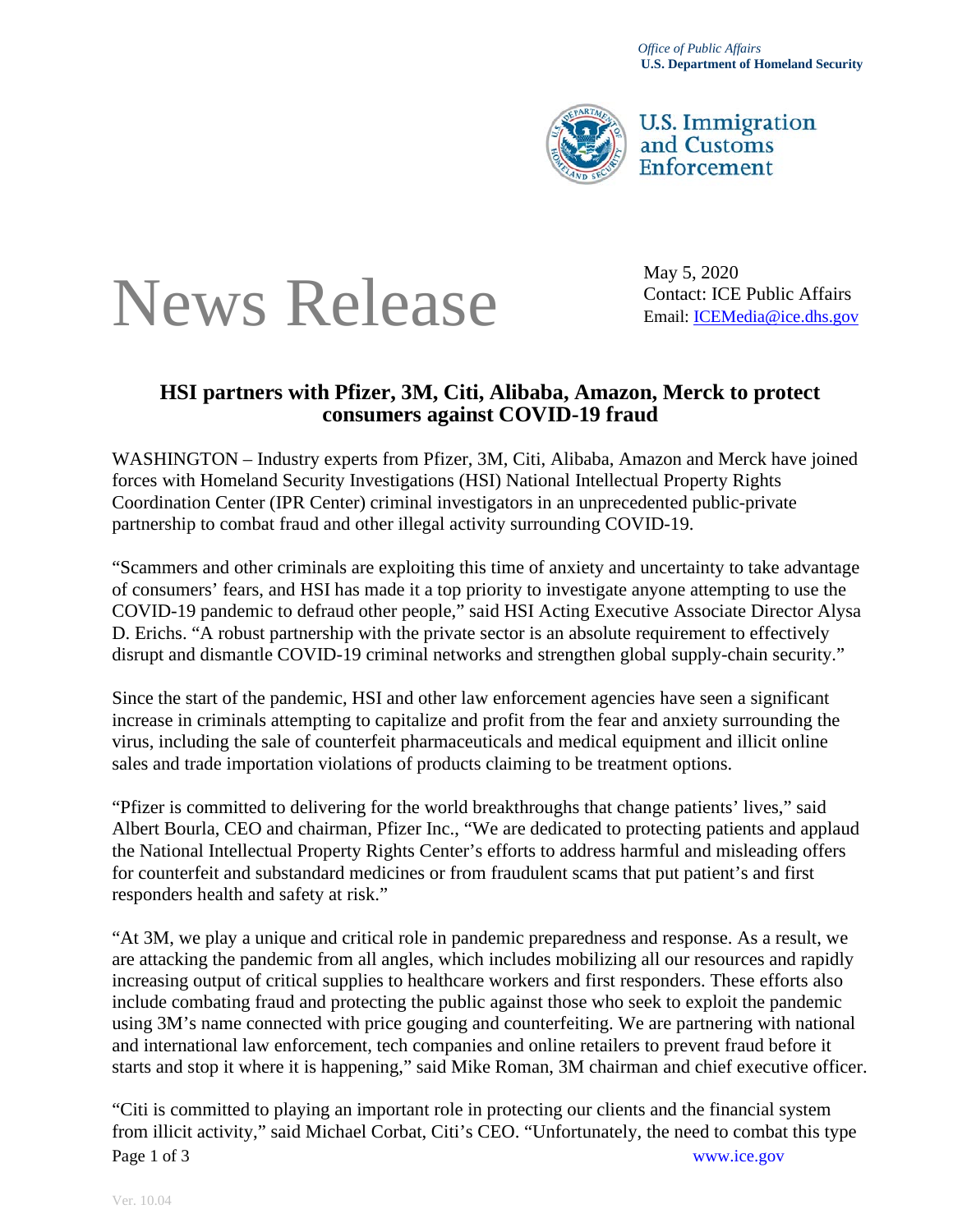of activity only increases in a crisis like this so we are appreciative of this collaborative effort organized by the IPR Center and determined to continue to do our part."

"Consumer health and safety is Alibaba's top priority. We will continue to enforce a zero-tolerance policy against those engaged in illicit activity, especially with respect to products and services related to COVID-19," said Michael Evans, president of Alibaba Group. "We are proud to be part of this important collaboration and value our long-standing partnership with the Department of Homeland Security."

"Since the beginning of the COVID-19 crisis, Amazon has proactively stopped more than 6.5 million products with inaccurate claims, removed over 1 million offers for suspected price gouging, suspended more than 10,000 selling accounts for suspected price gouging and referred the most egregious offenders to federal and state law enforcement across the country. Amazon welcomes HSI's partnership in holding counterfeiters and bad actors accountable, and we look forward to building on our long-standing relationship to protect customers and ensure a trusted shopping experience," said Dharmesh Mehta, Amazon vice president, customer trust and partner support.

"Merck is committed to patient safety and protecting the public from the dangers of counterfeit medicines. We appreciate this collaboration and we will continue to partner with law enforcement and health care officials worldwide to combat the dangers posed by criminals trafficking in illicit medicines," said David Resch, vice president and chief security officer, Merck & Co., Inc.

In April, HSI launched Operation Stolen Promise to prevent and investigate illegal criminal activity surrounding the pandemic, strengthen global supply-chain security and protect the American public. Operation Stolen Promise combines HSI's expertise in global trade, financial fraud, international operations and cyber-crime to investigate financial fraud schemes, the importation of prohibited pharmaceuticals and medical supplies, websites defrauding consumers, and any other illicit criminal activities associated with the virus that compromises legitimate trade or financial systems, or endangers the public.

HSI, a component of U.S. Immigration and Customs Enforcement, and the largest investigative arm of the Department of Homeland Security, is working closely with private sector and U.S. government partners to facilitate a speedy, whole-of-government response to combat Coronavirus Disease 2019 fraud and illicit criminal activity.

As of May 4, HSI special agents have opened over 315 investigations nationwide; seized over \$3.2 million dollars in illicit proceeds; made 11 arrests; executed 21 search warrants; analyzed over 19,000 COVID-19 domain names; and worked alongside U.S. Customs and Border Protection to seize 494 shipments of mislabeled, fraudulent, unauthorized or prohibited COVID-19 test kits, treatment kits, homeopathic remedies, purported anti-viral products and personal protective equipment (PPE).

The IPR Center, which stands at the forefront of the United States government's response to combatting global intellectual property theft and enforcing international trade laws, is working with its 25 federal and industry partners to identify, interdict, and investigate individuals, companies, and criminal organizations engaging in the illegal importation of COVID-19 related products.